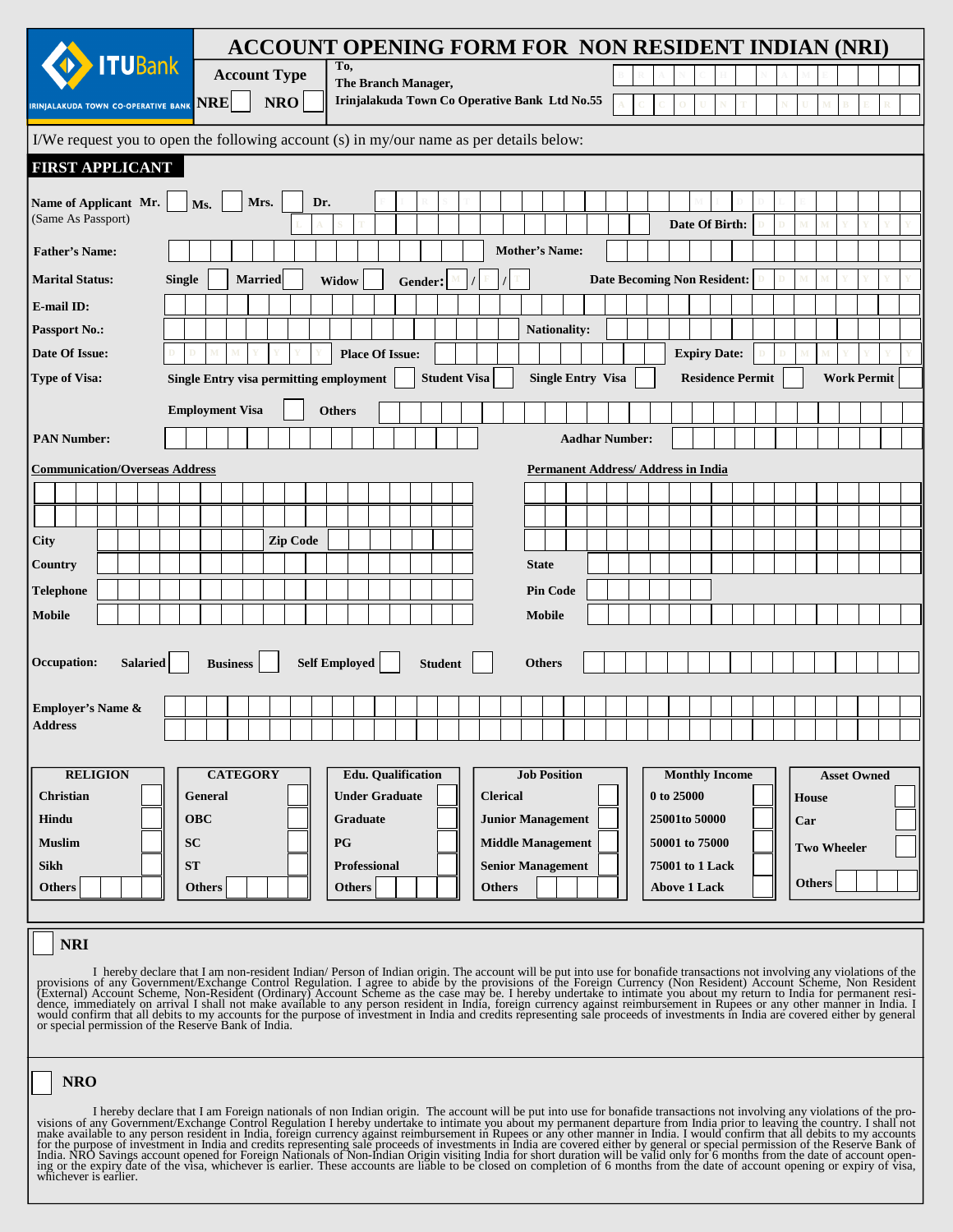| <b>SECOND APPLICANT</b>                  |               |               |  |                                                |      |                          |                      |               |                 |                           |                        |                     |  |                       |                     |                          |                                            |  |                     |  |                       |                         |   |                    |                    |  |  |
|------------------------------------------|---------------|---------------|--|------------------------------------------------|------|--------------------------|----------------------|---------------|-----------------|---------------------------|------------------------|---------------------|--|-----------------------|---------------------|--------------------------|--------------------------------------------|--|---------------------|--|-----------------------|-------------------------|---|--------------------|--------------------|--|--|
| Name of Applicant Mr.                    |               | Ms.           |  |                                                | Mrs. |                          | Dr.                  |               |                 |                           |                        |                     |  |                       |                     |                          |                                            |  |                     |  |                       |                         |   |                    |                    |  |  |
| (Same As Passport)                       |               |               |  |                                                |      |                          |                      |               |                 |                           |                        |                     |  |                       |                     |                          |                                            |  |                     |  | Date Of Birth:        |                         | D |                    |                    |  |  |
| <b>Father's Name:</b>                    |               |               |  |                                                |      |                          |                      |               |                 |                           |                        |                     |  | <b>Mother's Name:</b> |                     |                          |                                            |  |                     |  |                       |                         |   |                    |                    |  |  |
| <b>Marital Status:</b>                   | <b>Single</b> |               |  | <b>Married</b>                                 |      |                          |                      | Widow         |                 |                           | Gender:                |                     |  |                       |                     |                          | <b>Date Becoming Non Resident:</b>         |  |                     |  |                       |                         |   |                    |                    |  |  |
| E-mail ID:                               |               |               |  |                                                |      |                          |                      |               |                 |                           |                        |                     |  |                       |                     |                          |                                            |  |                     |  |                       |                         |   |                    |                    |  |  |
| <b>Passport No.:</b>                     |               |               |  |                                                |      |                          |                      |               |                 |                           |                        |                     |  |                       |                     | <b>Nationality:</b>      |                                            |  |                     |  |                       |                         |   |                    |                    |  |  |
| Date Of Issue:                           |               |               |  |                                                |      |                          |                      |               |                 | <b>Place Of Issue:</b>    |                        |                     |  |                       |                     |                          |                                            |  |                     |  | <b>Expiry Date:</b>   |                         |   |                    |                    |  |  |
| Type of Visa:                            |               |               |  | <b>Single Entry visa permitting employment</b> |      |                          |                      |               |                 |                           |                        | <b>Student Visa</b> |  |                       |                     |                          | <b>Single Entry Visa</b>                   |  |                     |  |                       | <b>Residence Permit</b> |   |                    | <b>Work Permit</b> |  |  |
|                                          |               |               |  | <b>Employment Visa</b>                         |      |                          |                      | <b>Others</b> |                 |                           |                        |                     |  |                       |                     |                          |                                            |  |                     |  |                       |                         |   |                    |                    |  |  |
| <b>PAN Number:</b>                       |               |               |  |                                                |      |                          |                      |               |                 |                           |                        |                     |  |                       |                     |                          | <b>Aadhar Number:</b>                      |  |                     |  |                       |                         |   |                    |                    |  |  |
| <b>Communication/Overseas Address</b>    |               |               |  |                                                |      |                          |                      |               |                 |                           |                        |                     |  |                       |                     |                          | <b>Permanent Address/ Address in India</b> |  |                     |  |                       |                         |   |                    |                    |  |  |
|                                          |               |               |  |                                                |      |                          |                      |               |                 |                           |                        |                     |  |                       |                     |                          |                                            |  |                     |  |                       |                         |   |                    |                    |  |  |
|                                          |               |               |  |                                                |      |                          |                      |               |                 |                           |                        |                     |  |                       |                     |                          |                                            |  |                     |  |                       |                         |   |                    |                    |  |  |
| <b>City</b>                              |               |               |  |                                                |      | <b>Zip Code</b>          |                      |               |                 |                           |                        |                     |  |                       |                     |                          |                                            |  |                     |  |                       |                         |   |                    |                    |  |  |
| <b>Country</b>                           |               |               |  |                                                |      |                          |                      |               |                 |                           |                        |                     |  |                       | <b>State</b>        |                          |                                            |  |                     |  |                       |                         |   |                    |                    |  |  |
| Telephone                                |               |               |  |                                                |      |                          |                      |               |                 |                           |                        |                     |  |                       | <b>Pin Code</b>     |                          |                                            |  |                     |  |                       |                         |   |                    |                    |  |  |
| <b>Mobile</b>                            |               |               |  |                                                |      |                          |                      |               |                 |                           |                        |                     |  |                       | <b>Mobile</b>       |                          |                                            |  |                     |  |                       |                         |   |                    |                    |  |  |
| Occupation:<br><b>Salaried</b>           |               |               |  | <b>Business</b>                                |      |                          | <b>Self Employed</b> |               |                 |                           |                        | <b>Student</b>      |  |                       | <b>Others</b>       |                          |                                            |  |                     |  |                       |                         |   |                    |                    |  |  |
| <b>Employer's Name &amp;</b>             |               |               |  |                                                |      |                          |                      |               |                 |                           |                        |                     |  |                       |                     |                          |                                            |  |                     |  |                       |                         |   |                    |                    |  |  |
| <b>Address</b>                           |               |               |  |                                                |      |                          |                      |               |                 |                           |                        |                     |  |                       |                     |                          |                                            |  |                     |  |                       |                         |   |                    |                    |  |  |
| <b>RELIGION</b>                          |               |               |  | <b>CATEGORY</b>                                |      |                          |                      |               |                 | <b>Edu.</b> Qualification |                        |                     |  |                       | <b>Job Position</b> |                          |                                            |  |                     |  | <b>Monthly Income</b> |                         |   |                    | <b>Asset Owned</b> |  |  |
| <b>Christian</b>                         |               | General       |  |                                                |      |                          |                      |               |                 | <b>Under Graduate</b>     |                        |                     |  | <b>Clerical</b>       |                     |                          |                                            |  | 0 to 25000          |  |                       |                         |   | <b>House</b>       |                    |  |  |
| Hindu                                    |               | <b>OBC</b>    |  |                                                |      |                          |                      |               | <b>Graduate</b> |                           |                        |                     |  |                       |                     | <b>Junior Management</b> |                                            |  | 25001to 50000       |  |                       |                         |   | Car                |                    |  |  |
| <b>Muslim</b>                            |               | <b>SC</b>     |  |                                                |      |                          |                      | <b>PG</b>     |                 |                           |                        |                     |  |                       |                     | <b>Middle Management</b> |                                            |  | 50001 to 75000      |  |                       |                         |   | <b>Two Wheeler</b> |                    |  |  |
| <b>ST</b><br>Professional<br><b>Sikh</b> |               |               |  |                                                |      | <b>Senior Management</b> |                      |               |                 |                           | <b>75001 to 1 Lack</b> |                     |  | <b>Others</b>         |                     |                          |                                            |  |                     |  |                       |                         |   |                    |                    |  |  |
| <b>Others</b>                            |               | <b>Others</b> |  |                                                |      |                          |                      |               | <b>Others</b>   |                           |                        |                     |  | <b>Others</b>         |                     |                          |                                            |  | <b>Above 1 Lack</b> |  |                       |                         |   |                    |                    |  |  |

## **NRE**

I hereby declare that I am non-resident Indian/ Person of Indian origin. The account will be put into use for bonafide transactions not involving any violations of the provisions of any Government/Exchange Control Regulati

## **NRO**

I hereby declare that I am Foreign nationals of non Indian origin. The account will be put into use for bonafide transactions not involving any violations of the pro-<br>visions of amy Government/Exchange Control Regulation I

| $\overline{\mathbf{z}}$<br>PFI<br>Υ<br>≃<br>PRIM | <b>PLEASE</b><br><b>PASTE PASSPORT</b><br><b>SIZE PHOTOGRAPH</b><br><b>HERE</b> | SIGNATURE APPLICANT 1 | $\overline{\mathbf{z}}$<br>APPLIC<br>INIOI | <b>PLEASE</b><br><b>PASTE PASSPORT</b><br><b>SIZE PHOTOGRAPH</b><br><b>HERE</b> | <b>SIGNATURE</b> | <b>APPLICANT 2</b> |
|--------------------------------------------------|---------------------------------------------------------------------------------|-----------------------|--------------------------------------------|---------------------------------------------------------------------------------|------------------|--------------------|
|                                                  |                                                                                 |                       |                                            |                                                                                 |                  |                    |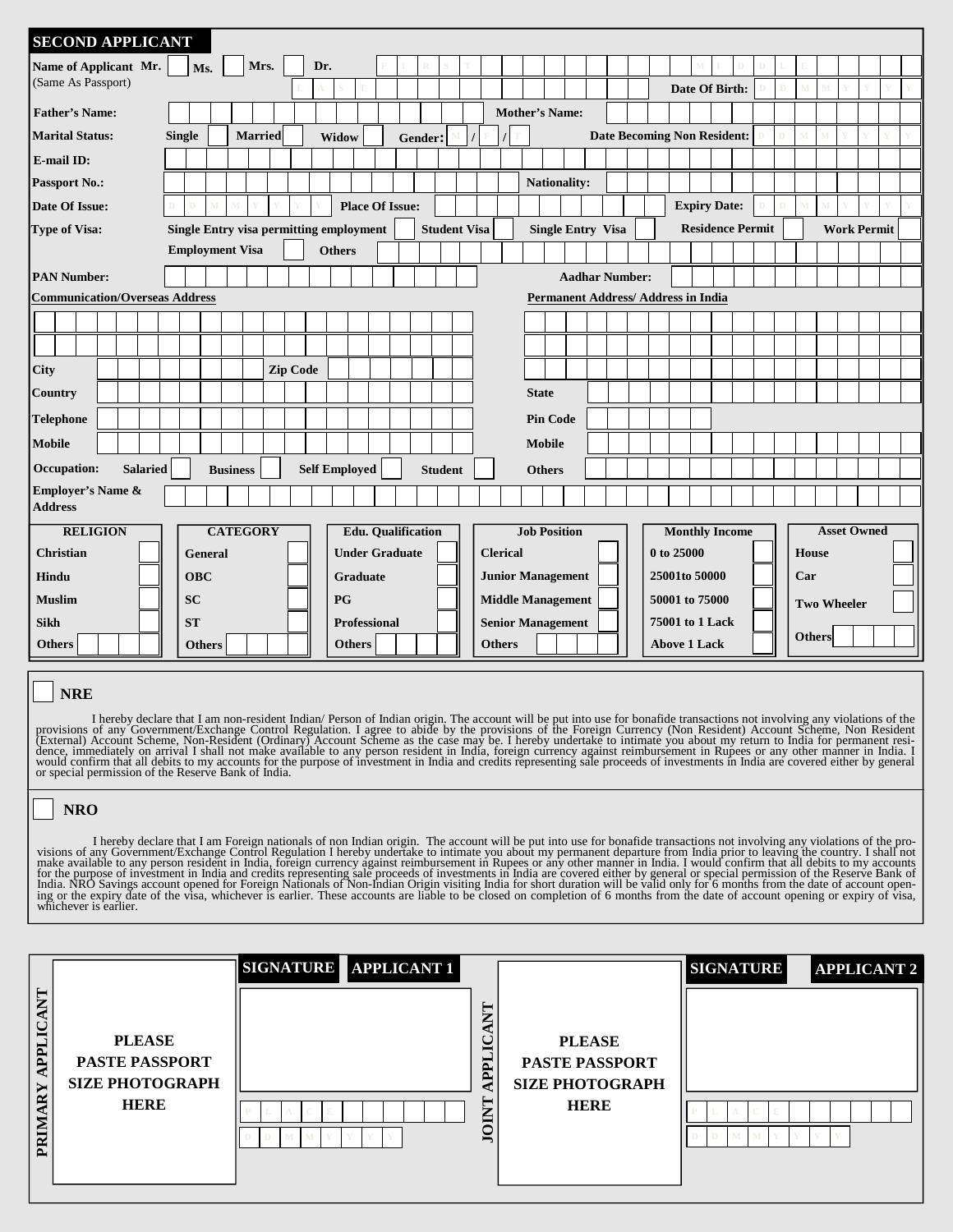| TYPE OF ACCOUNT TO BE OPENED:                                                                                           |  |  |  |  |  |  |  |  |
|-------------------------------------------------------------------------------------------------------------------------|--|--|--|--|--|--|--|--|
| <b>SAVING ACCOUNT</b>                                                                                                   |  |  |  |  |  |  |  |  |
| <b>NRE Savings Account.</b><br><b>NRO Savings Account.</b>                                                              |  |  |  |  |  |  |  |  |
| <b>Amount Of Initial Deposit:</b>                                                                                       |  |  |  |  |  |  |  |  |
| FIXED DEPOSIT.                                                                                                          |  |  |  |  |  |  |  |  |
| <b>NRE Fixed Deposit.</b><br><b>NRO Fixed Deposit.</b>                                                                  |  |  |  |  |  |  |  |  |
| Years:<br>Months:<br>Amount:<br>Tenor:<br><b>Days</b>                                                                   |  |  |  |  |  |  |  |  |
| <b>Type of Deposit:</b><br>If simple, then interest to be credited:<br><b>Simple</b><br>$\textbf{Cumulative}$           |  |  |  |  |  |  |  |  |
| Remit Interest By RTGS/NEFT (Beneficiary Details)                                                                       |  |  |  |  |  |  |  |  |
| <b>Account Number</b><br><b>Bank Name</b>                                                                               |  |  |  |  |  |  |  |  |
| <b>Branch Name</b><br><b>IFSC Code</b>                                                                                  |  |  |  |  |  |  |  |  |
|                                                                                                                         |  |  |  |  |  |  |  |  |
| RECURRING DEPOSIT.                                                                                                      |  |  |  |  |  |  |  |  |
| NRO Recurring Deposit.<br><b>NRE Recurring Deposit.</b>                                                                 |  |  |  |  |  |  |  |  |
| <b>Installment Amount:</b><br>Period of RD<br>Months:<br>Years:                                                         |  |  |  |  |  |  |  |  |
| Will be paid separately<br>Amount of installment to be paid by debit to Account No.                                     |  |  |  |  |  |  |  |  |
| Maturity proceeds to be credited to A/C no.                                                                             |  |  |  |  |  |  |  |  |
| Or credit through RTGS/NEFT (Beneficiary Details)                                                                       |  |  |  |  |  |  |  |  |
| <b>Account Number</b><br><b>Bank Name</b>                                                                               |  |  |  |  |  |  |  |  |
| <b>Branch Name</b><br><b>IFSC</b> Code                                                                                  |  |  |  |  |  |  |  |  |
| <b>CHANNEL FACILITIES.</b>                                                                                              |  |  |  |  |  |  |  |  |
| <b>Cheque Book</b><br><b>ATM Card</b><br><b>SMS Alert</b><br><b>Mobile Banking</b><br><b>Net Banking</b><br><b>IMPS</b> |  |  |  |  |  |  |  |  |
| MODE OF OPERATION.                                                                                                      |  |  |  |  |  |  |  |  |
| <b>Former or Survivor of Us</b><br><b>Latter or Survivor of Us</b><br><b>Single</b>                                     |  |  |  |  |  |  |  |  |
| <b>Both or Survivor of Us</b><br><b>Either or Survivor of Us</b><br><b>Others</b>                                       |  |  |  |  |  |  |  |  |